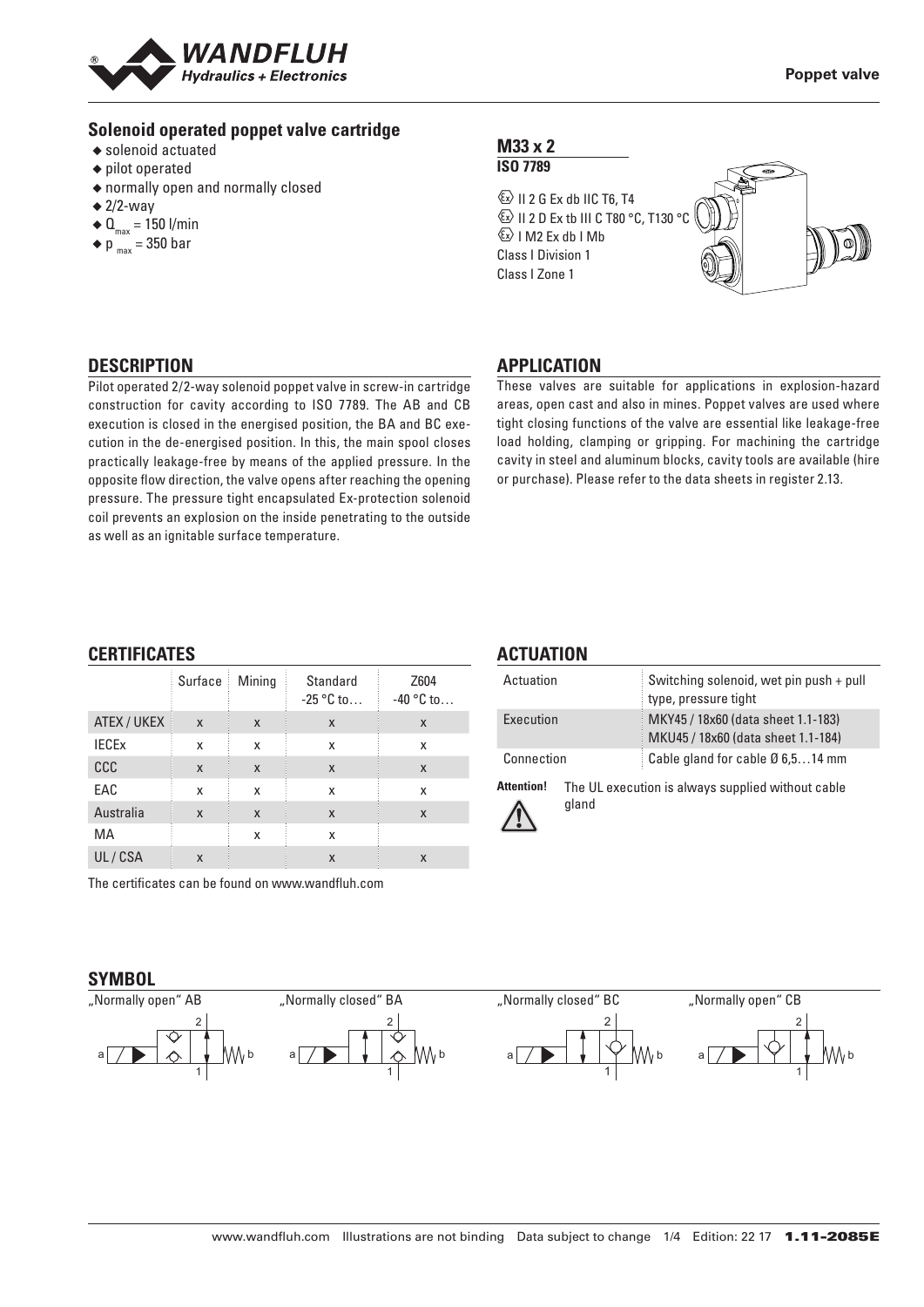

# **TYPE CODE**

|                                      |                                                 |            |                           |                            |              |              |  | S V Y PM33 - |  |  |  | # |
|--------------------------------------|-------------------------------------------------|------------|---------------------------|----------------------------|--------------|--------------|--|--------------|--|--|--|---|
| Poppet valve                         |                                                 |            |                           |                            |              |              |  |              |  |  |  |   |
| Pilot operated                       |                                                 |            |                           |                            |              |              |  |              |  |  |  |   |
| Ex-protection execution, Exd         |                                                 |            |                           |                            |              |              |  |              |  |  |  |   |
| Screw-in cartridge M33 x 2           |                                                 |            |                           |                            |              |              |  |              |  |  |  |   |
| Designation of symbols acc. to table |                                                 |            |                           |                            |              |              |  |              |  |  |  |   |
| Nominal voltage $U_{N}$              | <b>12 VDC</b><br><b>24 VDC</b>                  | G12<br>G24 | <b>115 VAC</b><br>230 VAC |                            | R115<br>R230 | (not for UL) |  |              |  |  |  |   |
| Nominal power $P_{N}$                | 9 W<br>15 W                                     | L9<br>L15  | 40 °C or 90 °C<br>70 °C   | Ambient temperature up to: |              |              |  |              |  |  |  |   |
|                                      | 17 W                                            | L17        |                           | 70 °C (only UL / CSA)      |              |              |  |              |  |  |  |   |
| Certification                        | ATEX / UKEX, IECEx,<br>EAC, CCC<br>Australia    | <b>AU</b>  | UL/CSA                    | $\overline{\mathsf{CL}}$   | MA           | MA           |  |              |  |  |  |   |
| Sealing material                     | <b>NBR</b><br>FKM (Viton)<br>NBR-40 $\degree$ C | D1<br>Z604 |                           | (only with 15 W)           |              |              |  |              |  |  |  |   |
| Design index (subject to change)     |                                                 |            |                           |                            |              |              |  |              |  |  |  |   |

1.11-2085

### **GENERAL SPECIFICATIONS**

| Designation         | 2/2-way poppet valve                                                                                                                           |
|---------------------|------------------------------------------------------------------------------------------------------------------------------------------------|
| Construction        | Pilot operated                                                                                                                                 |
| Mounting            | Screw-in cartridge construction                                                                                                                |
| Nominal size        | M33 x 2 according to ISO 7789                                                                                                                  |
| Actuation           | Ex-protection switching solenoid                                                                                                               |
| Ambient temperature | <b>Operation as T6</b><br>$-25+40$ °C (L9)<br><b>Operation as T4</b><br>$-25+90$ °C (L9)<br>$-25+70$ °C (L15 / L17)<br>$-40+70$ °C (L15 / L17) |
| Weight              | 2,45 kg                                                                                                                                        |
| <b>MTTFd</b>        | 150 years                                                                                                                                      |

# **HYDRAULIC SPECIFICATIONS**

| Working pressure            | $p_{max}$ = 350 bar                                                                                                                                                              |
|-----------------------------|----------------------------------------------------------------------------------------------------------------------------------------------------------------------------------|
| Opening pressure            | 1,5 bar 1 $\rightarrow$ 2 version BC / CB<br>2,0 bar 2 $\rightarrow$ 1 version BC / CB<br>3,0 bar 1 $\rightarrow$ 2 version AB / BA<br>3,0 bar 2 $\rightarrow$ 1 version AB / BA |
| Maximum volume flow         | $Q_{\text{max}}$ = 150 l/min, see characteristics                                                                                                                                |
| Leakage oil                 | Poppet type, max. 0,15 ml / min (approx.<br>3 drops / min) at 30 cSt                                                                                                             |
| Fluid                       | Mineral oil, other fluid on request                                                                                                                                              |
| Viscosity range             | 12 mm <sup>2</sup> /s320 mm <sup>2</sup> /s                                                                                                                                      |
| Temperature range           | <b>Operation as T6</b>                                                                                                                                                           |
| fluid                       | NBR-25+40 °C (L9)<br>FKM -20+40 °C (L9)<br><b>Operation as T4</b><br>NBR-25+70 °C (L9 or L15 / L17)<br>FKM-20+70 °C (L9 or L15 / L17)<br>NBR 872 -40+70 °C (L15 / L17)           |
| Contamination<br>efficiency | Class 20 / 18 / 14                                                                                                                                                               |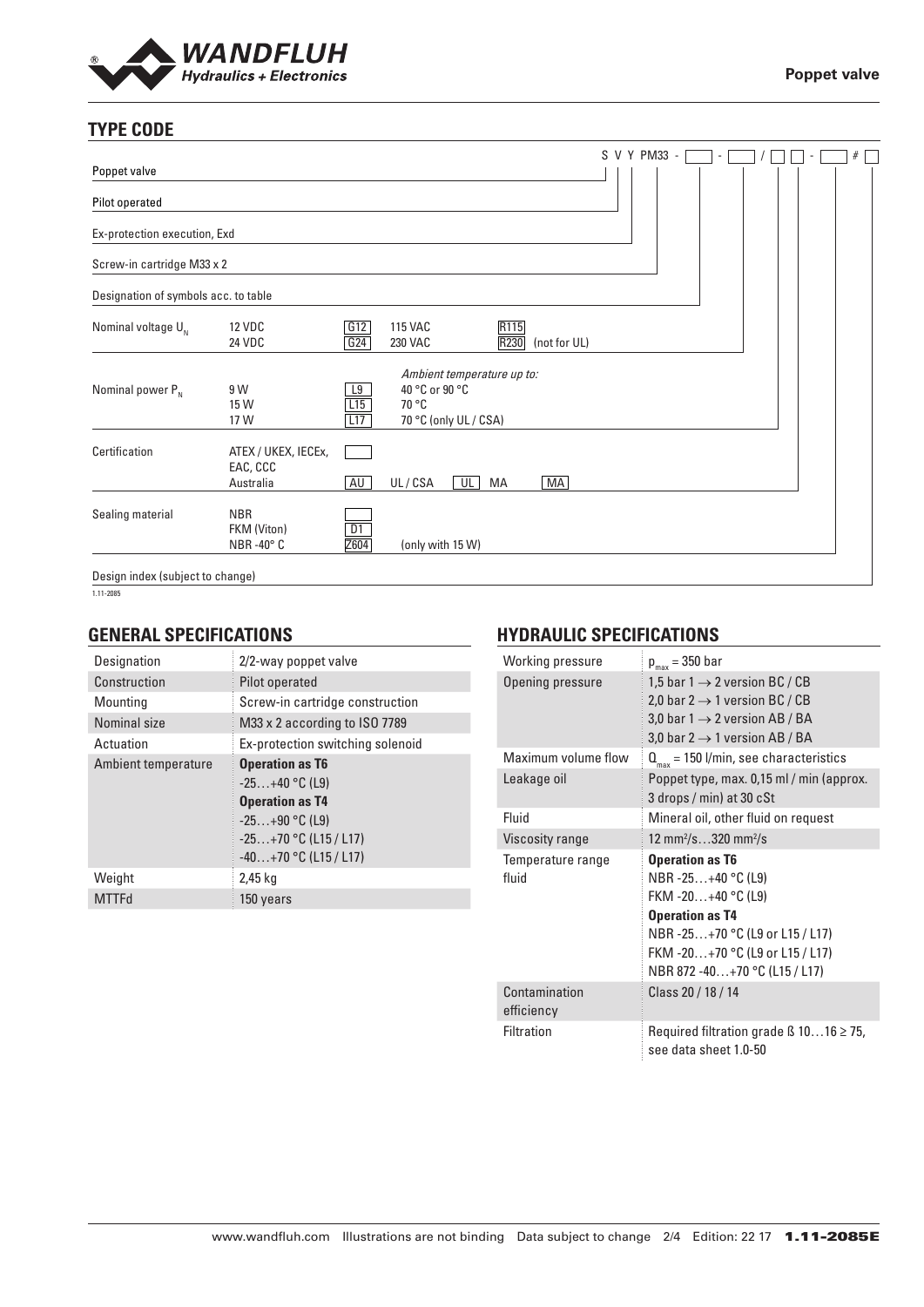

### **ELECTRICAL SPECIFICATIONS**

| <b>Protection class</b>     | IP65/66/67                                                                                          |
|-----------------------------|-----------------------------------------------------------------------------------------------------|
| Relative duty factor        | 100 % DF                                                                                            |
| Switching frequency         | 5'000/h                                                                                             |
| Voltage tolerance           | $\pm$ 10 % with regard to nominal voltage                                                           |
| Standard nominal<br>voltage | 12 VDC, 24VDC, 115 VAC, 230 VAC<br>$AC = 50$ to 60 Hz $\pm$ 2 %, with built-in<br>two-way rectifier |
| Standard nominal<br>power   | 9 W, 15 W, 17 W                                                                                     |
| Temperature class           | Nominal power 9 W: T1T6<br>Nominal power 15 W / 17 W: T1T4                                          |
| Note!                       | Other electrical specifications see data sheet 1.1-183                                              |

#### **STANDARDS**

| Cartridge cavity            | ISO 7789                        |
|-----------------------------|---------------------------------|
| <b>Explosion protection</b> | Directive 2014 / 34 / EU (ATEX) |
| Flameproof enclosure        | EN / IEC / UL 60079-1, 31       |
| Cable entry                 | EN 60079-0, 1, 7, 15, 31        |
| <b>Protection class</b>     | EN 60 529                       |
| Contamination<br>efficiency | ISO 4406                        |

# **PERFORMANCE SPECIFICATIONS**

and 1.1-184

Oil viscosity  $v = 30$  mm<sup>2</sup>/s





# **SURFACE TREATMENT**

◆ The cartridge body, the slip-on coil and the armature tube are zinc-nickel coated

| <b>Switching times</b> |           |                   |                |                |  |  |  |
|------------------------|-----------|-------------------|----------------|----------------|--|--|--|
|                        | Type      | Flow<br>direction | Energised      | De-energised   |  |  |  |
|                        | AB        | $1 \rightarrow 2$ | approx. 100 ms | approx. 60 ms  |  |  |  |
|                        |           | $2 \rightarrow 1$ | approx. 100 ms | approx. 80 ms  |  |  |  |
| SVYPM33                | BA        | $1 \rightarrow 2$ | approx. 30 ms  | approx. 100 ms |  |  |  |
|                        |           | $2 \rightarrow 1$ | approx. 30 ms  | approx. 100 ms |  |  |  |
|                        | <b>BC</b> | $2 \rightarrow 1$ | approx. 30 ms  | approx. 70 ms  |  |  |  |
|                        | CB        | $2 \rightarrow 1$ | approx. 60 ms  | approx. 70 ms  |  |  |  |



**Note!** With the L15 / L17 execution for ambient temperatures up to 70 °C, the characteristics have been evaluated with an ambient temperature of 50 °C.

> The switching times depend on the volume flow, pressure and viscosity. In case of small volume flows, the switching time can get considerably longer.



**Attention!** Long periods of non-actuation can reduce the switching performance

# **MANUAL OVERRIDE**

Screw plug (HB0), no actuation possible. Optionally HN (K) or HG (K) (pushing) resp. HZ (K) (pulling)  $\rightarrow$  See data sheet 1.1-311

**Attention!** The manual override HZ (K) cannot be retrofitted.